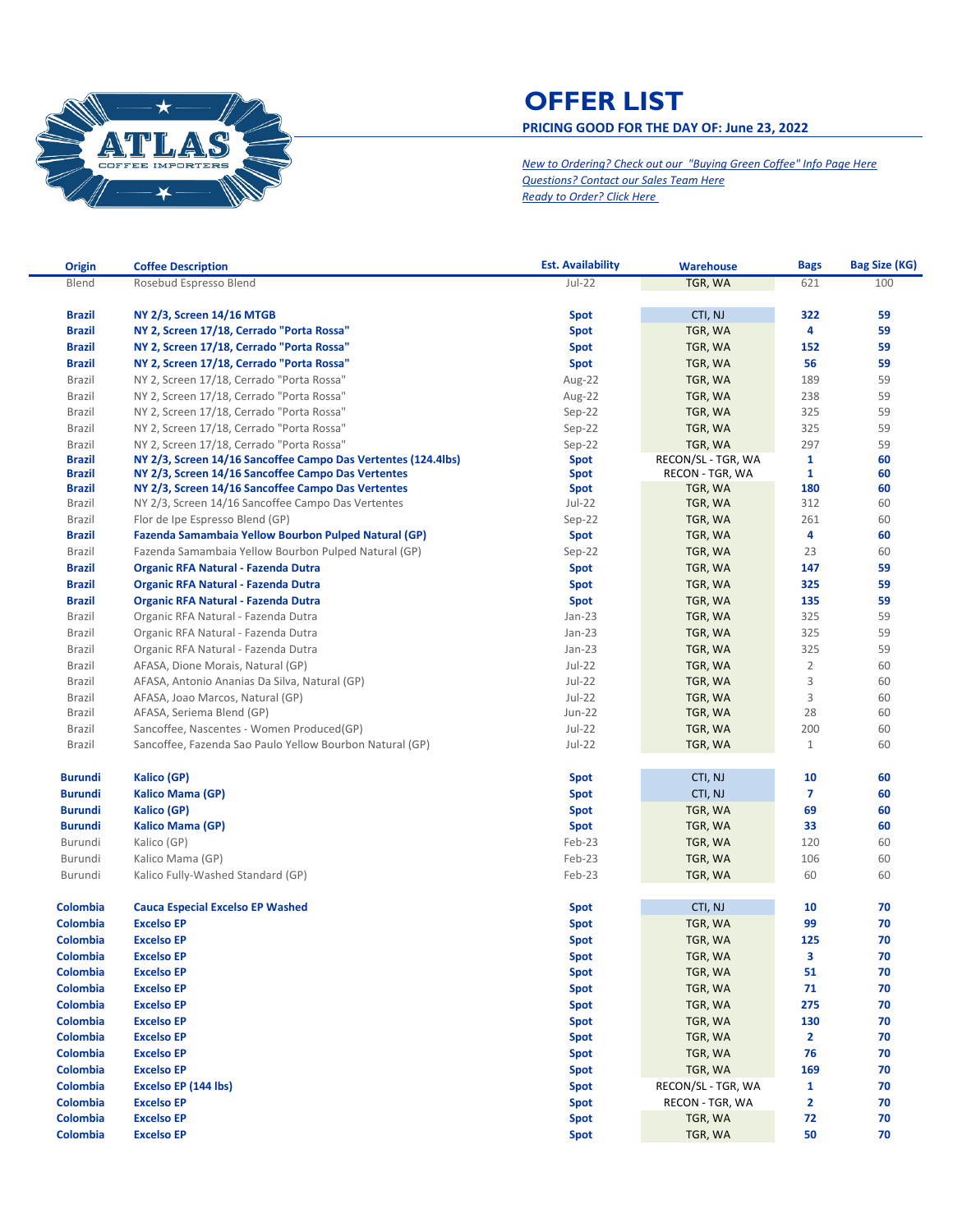| <b>Origin</b>     | <b>Coffee Description</b>                                              | <b>Est. Availability</b> | <b>Warehouse</b>   | <b>Bags</b>  | <b>Bag Size (KG)</b> |
|-------------------|------------------------------------------------------------------------|--------------------------|--------------------|--------------|----------------------|
| Colombia          | <b>Excelso EP</b>                                                      | <b>Spot</b>              | TGR, WA            | 27           | 70                   |
| Colombia          | <b>Excelso EP, "El Corazon"</b>                                        | <b>Spot</b>              | TGR, WA            | 18           | 70                   |
| Colombia          | <b>Excelso EP, "El Corazon"</b>                                        | <b>Spot</b>              | TGR, WA            | 5            | 70                   |
| Colombia          | <b>Excelso EP, "El Corazon"</b>                                        | <b>Spot</b>              | TGR, WA            | 12           | 70                   |
| Colombia          | <b>Excelso EP, "El Corazon"</b>                                        | <b>Spot</b>              | TGR, WA            | 8            | 70                   |
| Colombia          | Excelso EP "El Corazon"                                                | <b>Jun-22</b>            | <b>TGR</b>         | 14           | 70                   |
| Colombia          | Excelso EP "El Corazon"                                                | Oct-22                   | <b>TGR</b>         | 275          | 70                   |
| Colombia          | Excelso EP "El Corazon"                                                | Oct-22                   | <b>TGR</b>         | 200          | 70                   |
| Colombia          | <b>RFA Excelso EP</b>                                                  | <b>Spot</b>              | TGR, WA            | 275          | 70                   |
| Colombia          | RFA Excelso EP (28.7 lbs)                                              | <b>Spot</b>              | TGR, WA            | $\mathbf{1}$ | 70                   |
| Colombia          | <b>RFA Excelso EP</b>                                                  | <b>Spot</b>              | TGR, WA            | 7            | 70                   |
| Colombia          | <b>RFA Excelso EP</b>                                                  | Spot                     | TGR, WA            | 57           | 70                   |
| Colombia          | Supremo, Screen 17/18                                                  | <b>Spot</b>              | TGR, WA            | 10           | 70                   |
| Colombia          | Supremo, Screen 17/18                                                  | Spot                     | TGR, WA            | 73           | 70                   |
| Colombia          | Supremo, Screen 17/18                                                  | <b>Spot</b>              | TGR, WA            | 155          | 70                   |
| Colombia          | <b>Excelso EP, Cauca Especial</b>                                      | Spot                     | TGR, WA            | 17           | 70                   |
| Colombia          | Fancy Washed Arabica La Ceiba                                          | $Oct-22$                 | TGR, WA            | 10           | 70                   |
|                   |                                                                        |                          |                    |              |                      |
| <b>Costa Rica</b> | <b>SHB EP Tres Nubes</b>                                               | <b>Spot</b>              | TGR, WA            | 181          | 69                   |
| <b>Costa Rica</b> | <b>SHB EP Tres Nubes</b>                                               | <b>Spot</b>              | TGR, WA            | 214          | 69                   |
| <b>Costa Rica</b> | <b>SHB EP Tarrazu San Rafael Los Santos</b>                            | <b>Spot</b>              | TGR, WA            | 237          | 69                   |
| <b>Costa Rica</b> | <b>SHB EP Tarrazu San Rafael Los Santos</b>                            | <b>Spot</b>              | TGR, WA            | 138          | 69                   |
| <b>Costa Rica</b> | <b>SHB EP Santa Elena Estate Washed</b>                                | <b>Spot</b>              | TGR, WA            | 219          | 69                   |
| Costa Rica        | SHB EP Santa Elena Estate Honey (GP)                                   | Aug-22                   | <b>ANNEX</b>       | 211          | 69                   |
|                   |                                                                        |                          |                    |              |                      |
| DR Congo          | Fair Trade Organic Muungano (GP)                                       | $Jan-23$                 | CTI, NJ            | 108          | 60                   |
| DR Congo          | Organic Rebuild Women's Hope Cooperative - WS TBD (GP)                 | $Jan-23$                 | TGR, WA            | 275          | 60                   |
| DR Congo          | Organic Rebuild Women's Hope Cooperative Natural Process - WS TBD (GP) | $Jan-23$                 | TGR, WA            | 40           | 60                   |
| DR Congo          | Fair Trade Organic Muungano (GP)                                       | $Jan-23$                 | TGR, WA            | 105          | 60                   |
| DR Congo          | Fair Trade Organic Muungano Women-Produced(GP)                         | $Jan-23$                 |                    | 120          | 60                   |
| DR Congo          | Fair Trade Organic Muungano Natural Process (GP)                       | $Jan-23$                 | TGR, WA<br>TGR, WA | 60           | 60                   |
|                   |                                                                        |                          |                    |              |                      |
| <b>Ethiopia</b>   | Organic Gr. 1 Washed Guji (GP)                                         | Spot                     | CTI, NJ            | 4            | 60                   |
| <b>Ethiopia</b>   | Gr. 1 Washed Guji (GP)                                                 | Spot                     | CTI, NJ            | 30           | 60                   |
| <b>Ethiopia</b>   | Organic Guji Gr. 2 Washed Guji Hambela, Dame Dabaye WS (GP) (21/22)    | Spot                     | CTI, NJ            | 45           | 60                   |
| <b>Ethiopia</b>   | Guji G. 1 Washed Kercha, Guracho WS (GP) (21/22)                       | <b>Spot</b>              | CTI, NJ            | 110          | 60                   |
| Ethiopia          | Guji G. 1 Washed Kercha, Guracho WS (GP) (21/22)                       | Oct-22                   | CTI, NJ            | 96           | 60                   |
| <b>Ethiopia</b>   | Gr. 1 Washed Kochere, Wuri WS (GP)                                     | <b>Spot</b>              | TGR, WA            | 48           | 60                   |
| Ethiopia          | Gr. 1 Washed Kochere, Wuri WS (GP)                                     | <b>Nov-22</b>            | TGR, WA            | 59           | 60                   |
| Ethiopia          | Gr. 1 Natural Guji Kercha, Guracho WS (GP)                             | $Jul-22$                 | TGR, WA            | 149          | 60                   |
|                   | Gr. 2 Washed Sidamo (GP)                                               |                          |                    | 49           | 60                   |
| <b>Ethiopia</b>   |                                                                        | <b>Spot</b>              | TGR, WA            |              | 60                   |
| Ethiopia          | Gr. 2 Washed Sidamo (GP)                                               | $Jul-22$                 | TGR, WA            | 58           |                      |
| Ethiopia          | Gr. 2 Washed Sidamo (GP)                                               | $Jul-22$                 | TGR, WA<br>TGR, WA | 228<br>136   | 60<br>60             |
| <b>Ethiopia</b>   | <b>Gr. 2 Washed Yirgacheffe</b>                                        | <b>Spot</b>              |                    | 34           | 60                   |
| <b>Ethiopia</b>   | Gr. 3 Natural Guji Kercha, Guracho WS (GP)                             | <b>Spot</b>              | TGR, WA            |              |                      |
| Ethiopia          | Gr. 4 Natural Guji                                                     | Aug-22                   | TGR, WA            | 139          | 60                   |
| Ethiopia          | Gr. 4 Natural Guji                                                     | Nov-22                   | TGR, WA            | 182<br>30    | 60<br>60             |
| Ethiopia          | Gr. 4 Natural Sidamo                                                   | Aug-22                   | TGR, WA            |              |                      |
| Ethiopia          | Gr. 4 Natural Sidamo                                                   | $Oct-22$                 | TGR, WA            | 291          | 60                   |
| Ethiopia          | Gr. 4 Natural Sidamo                                                   | $Oct-22$                 | TGR, WA            | 208          | 60                   |
| <b>Ethiopia</b>   | Gr. 2 Organic Washed Sidamo (GP)                                       | <b>Spot</b>              | TGR, WA            | 149          | 60                   |
| Ethiopia          | Gr. 2 Organic Washed Sidamo (GP)                                       | Dec-22                   | TGR, WA            | 80           | 60                   |
| <b>Ethiopia</b>   | <b>Gr. 4 Organic Natural Sidamo</b>                                    | <b>Spot</b>              | RECON - TGR, WA    | 13           | 60                   |
| <b>Ethiopia</b>   | <b>Gr. 4 Organic Natural Sidamo</b>                                    | <b>Spot</b>              | TGR, WA            | 4            | 60                   |
| Ethiopia          | Gr. 4 Organic Natural Sidamo                                           | Dec-22                   | TGR, WA            | 240          | 60                   |
| <b>Ethiopia</b>   | Gr. 3 Fair Trade/Organic Natural Sidamo, Layo Teraga Coop (GP)         | <b>Spot</b>              | TGR, WA            | 10           | 60                   |
| <b>Ethiopia</b>   | Gr. 4 Fair Trade/Organic Natural Sidamo (GP)                           | <b>Spot</b>              | TGR, WA            | 23           | 60                   |
|                   |                                                                        |                          |                    |              |                      |
| <b>Guatemala</b>  | <b>Fair Trade/Organic SHB EP CODECH Community Blend (GP)</b>           | Spot                     | CTI, NJ            | 2            | 69                   |
| Guatemala         | Fair Trade/Organic SHB EP CODECH Juana Escobar Gaspar (GP)             | $Oct-22$                 | CTI, NJ            | 11           | 69                   |
| Guatemala         | Fair Trade/Organic SHB EP CODECH ADINTHEC/ADAT Blend (GP)              | $Oct-22$                 | CTI, NJ            | 115          | 69                   |
| <b>Guatemala</b>  | HB                                                                     | <b>Spot</b>              | TGR, WA            | 132          | 69                   |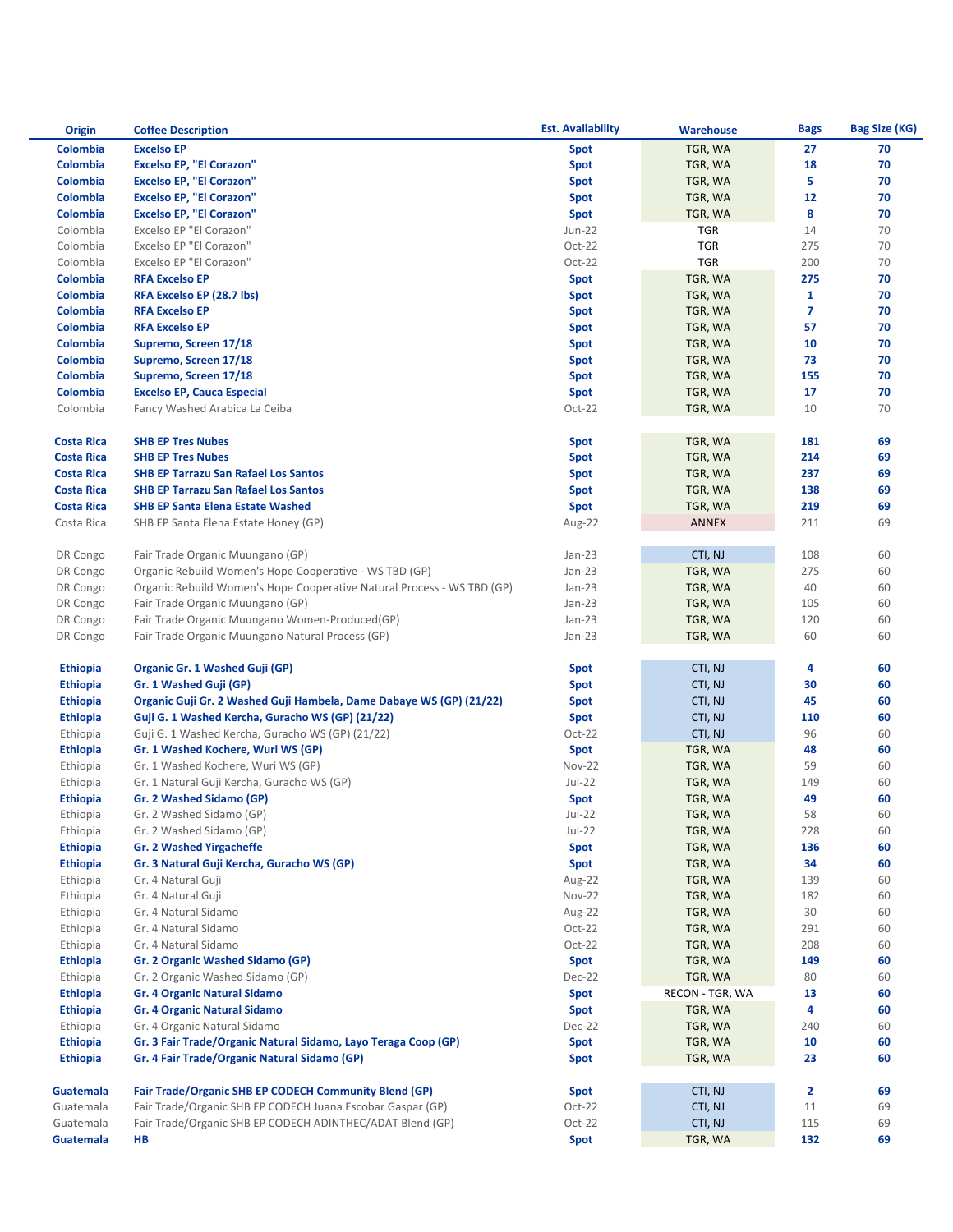| <b>Origin</b>   | <b>Coffee Description</b>                                  | <b>Est. Availability</b> | <b>Warehouse</b> | <b>Bags</b>    | <b>Bag Size (KG)</b> |
|-----------------|------------------------------------------------------------|--------------------------|------------------|----------------|----------------------|
| Guatemala       | <b>SHB EP</b>                                              | Spot                     | TGR, WA          | 61             | 69                   |
| Guatemala       | SHB EP                                                     | <b>Jun-22</b>            | TGR, WA          | 189            | 69                   |
| Guatemala       | SHB EP                                                     | $Sep-22$                 | TGR, WA          | 206            | 69                   |
| Guatemala       | SHB EP                                                     | $Sep-22$                 | TGR, WA          | 275            | 69                   |
| Guatemala       | SHB EP                                                     | $Oct-22$                 | TGR, WA          | 188            | 69                   |
| Guatemala       | SHB EP                                                     | $Oct-22$                 | TGR, WA          | 275            | 69                   |
| Guatemala       | SHB EP                                                     | $Oct-22$                 | TGR, WA          | 245            | 69                   |
| Guatemala       | <b>SHB EP "Tikal"</b>                                      | <b>Spot</b>              | TGR, WA          | 14             | 69                   |
| Guatemala       | SHB EP "Tikal"                                             | $Jul-22$                 | TGR, WA          | 63             | 69                   |
| Guatemala       | SHB EP "Tikal"                                             | $Jul-22$                 | TGR, WA          | 169            | 69                   |
| Guatemala       | SHB EP "Tikal"                                             | $Sep-22$                 | TGR, WA          | 99             | 69                   |
| Guatemala       | SHB EP "Tikal"                                             | $Jul-22$                 | TGR, WA          | 275            | 69                   |
| Guatemala       | SHB EP "Tikal"                                             | $Jul-22$                 | TGR, WA          | 275            | 69                   |
| Guatemala       | SHB EP "Tikal"                                             | Nov-22                   | TGR, WA          | 150            | 69                   |
| Guatemala       | SHB EP Vides 58 Las Alturas                                | Sep-22                   | TGR, WA          | 40             | 69                   |
| Guatemala       | SHB EP "Monja Blanca"                                      | Jun-22                   | TGR, WA          | 232            | 69                   |
| Guatemala       | SHB EP "Monja Blanca"                                      | Sep-22                   | TGR, WA          | 223            | 69                   |
| Guatemala       | SHB EP "Monja Blanca"                                      | $Sep-22$                 | TGR, WA          | 75             | 69                   |
| Guatemala       | Organic SHB EP Washed Arabica                              | $Oct-22$                 | TGR, WA          | 25             | 69                   |
| Guatemala       | Fair Trade/Organic SHB EP CODECH Community Blend (GP)      | $Sep-22$                 | TGR, WA          | 123            | 69                   |
| Guatemala       | Fair Trade/Organic SHB EP CODECH ADIPY Blend (GP)          | $Oct-22$                 | TGR, WA          | 65             | 69                   |
| Guatemala       | Fair Trade/Organic SHB EP CODECH ADAT Blend (GP)           | $Oct-22$                 | TGR, WA          | 107            | 69                   |
| Guatemala       | Fair Trade/Organic SHB EP CODECH ADIPY Blend (GP)          | $Oct-22$                 | TGR, WA          | 68             | 69                   |
|                 |                                                            |                          |                  |                |                      |
| <b>Honduras</b> | Fair Trade Organic SHG EP COMSA (GP) 20/21                 | <b>Spot</b>              | CTI, NJ          | 1              | 69                   |
| Honduras        | Organic SHG EP, Beneficio San Marcos 21/22                 | $Oct-22$                 | CTI, NJ          | 100            | 69                   |
| <b>Honduras</b> | SHG EP, Santa Barbara 21/22                                | <b>Spot</b>              | TGR, WA          | 56             | 69                   |
| <b>Honduras</b> | <b>Organic SHG EP, Beneficio San Marcos 20/21</b>          | <b>Spot</b>              | TGR, WA          | 2              | 69                   |
| <b>Honduras</b> | <b>Organic SHG EP, Beneficio San Marcos 20/21</b>          | <b>Spot</b>              | TGR, WA          | $\mathbf{1}$   | 69                   |
| <b>Honduras</b> | <b>Organic SHG EP, Beneficio San Marcos 20/21</b>          | <b>Spot</b>              | TGR, WA          | 1              | 69                   |
| <b>Honduras</b> | <b>Organic SHG EP, Beneficio San Marcos 21/22</b>          | <b>Spot</b>              | TGR, WA          | 37             | 69                   |
| Honduras        | Organic SHG EP, Beneficio San Marcos 21/22                 | <b>Jun-22</b>            | TGR, WA          | 109            | 69                   |
| Honduras        | Organic SHG EP, Beneficio San Marcos 21/22                 | $Jul-22$                 | TGR, WA          | 11             | 69                   |
| Honduras        | Organic SHG EP, Beneficio San Marcos 21/22                 | $Jul-22$                 | TGR, WA          | 161            | 69                   |
| Honduras        | Fair Trade Organic SHG EP COMSA (GP)                       | Aug-22                   | TGR, WA          | 223            | 69                   |
| Honduras        | Fair Trade Organic Rainforest SHG EP COCAFCAL 21/22        | Jun-22                   | TGR, WA          | 257            | 69                   |
| Honduras        | Fair Trade Organic Rainforest SHG EP COCAFCAL 21/22        | Jun-22                   | TGR, WA          | 220            | 69                   |
|                 |                                                            |                          |                  |                |                      |
| India           | Robusta Parchment PB                                       | Aug-22                   | TGR, WA          | 181            | 60                   |
| India           | Monsoon Malabar AA                                         | Aug-22                   | TGR, WA          | $\overline{2}$ | 50                   |
| India           | Monsoon Malabar AA                                         | <b>Jun-23</b>            | TGR, WA          | 270            | 50                   |
| <b>Kenya</b>    | Fair Trade, Iyego, Marimira AB(Ecotact)                    | <b>Spot</b>              | CTI, NJ          | 5              | 60                   |
| Kenya           | Microlot Arabica Endebess Estate Natural (Ecotact)         | Sep-22                   | TGR, WA          | 24             | 60                   |
| Kenya           | Microlot Arabica AB Mutheka FCS (Ecotact)                  | $Sep-22$                 | TGR, WA          | 16             | 60                   |
| Kenya           | Microlot Arabica AB Karie, Rutuma FCS (Ecotact)            | $Sep-22$                 | TGR, WA          | 25             | 60                   |
| Kenya           | Microlot Arabica AB Gichuka, Kimaratia FCS (Ecotact)       | $Sep-22$                 | TGR, WA          | 20             | 60                   |
| Kenya           | Microlot Arabica BLOOM AB Gitura, Iyego FCS (Ecotact)      | $Sep-22$                 | TGR, WA          | 4              | 60                   |
| Kenya           | Microlot Arabica BLOOM AB Mununga, Iyego FCS (Ecotact)     | $Sep-22$                 | TGR, WA          | 33             | 60                   |
| Kenya           | Microlot Arabica AA Karie, Rutuma FCS (30 kg boxes)        | $Sep-22$                 | TGR, WA          | 24             | 30                   |
|                 |                                                            |                          |                  |                |                      |
| Mexico          | Fair Trade Organic SHG EP (GP)                             | $Jul-22$                 | CTI, NJ          | 50             | 69                   |
| Mexico          | SHG EP Washed Arabica NKG BLOOM Finca Teresa (GP)          | $Jul-22$                 | CTI, NJ          | 45             | 69                   |
| Mexico          | SHG EP Washed Arabica NKG BLOOM Finca Teresa               | $Jul-22$                 | TGR, WA          | 125            | 69                   |
| Mexico          | Fair Trade Organic SHG EP (GP)                             | Jun-22                   | TGR, WA          | 212            | 69                   |
|                 |                                                            |                          |                  |                |                      |
| Myanmar         | Community Honey Arabica Amayar Black Honey                 | <b>Nov-22</b>            | ANNEX            | 16             | 60                   |
| Myanmar         | Community Natural Arabica Shwe Taung Thu Pway Na Phar      | Nov-22                   | ANNEX            | 11             | 60                   |
| Myanmar         | Community Natural Arabica Amayar Natural                   | Nov-22                   | <b>ANNEX</b>     | 11             | 60                   |
| Myanmar         | Community Natural Arabica Shwe Taung Thu -Pha Yar Gyi Kone | Nov-22                   | TGR, WA          | 30             | 60                   |
| Myanmar         | Community Natural Arabica Shwe Taung Thu - Myin Dwin       | Nov-22                   | TGR, WA          | 33             | 60                   |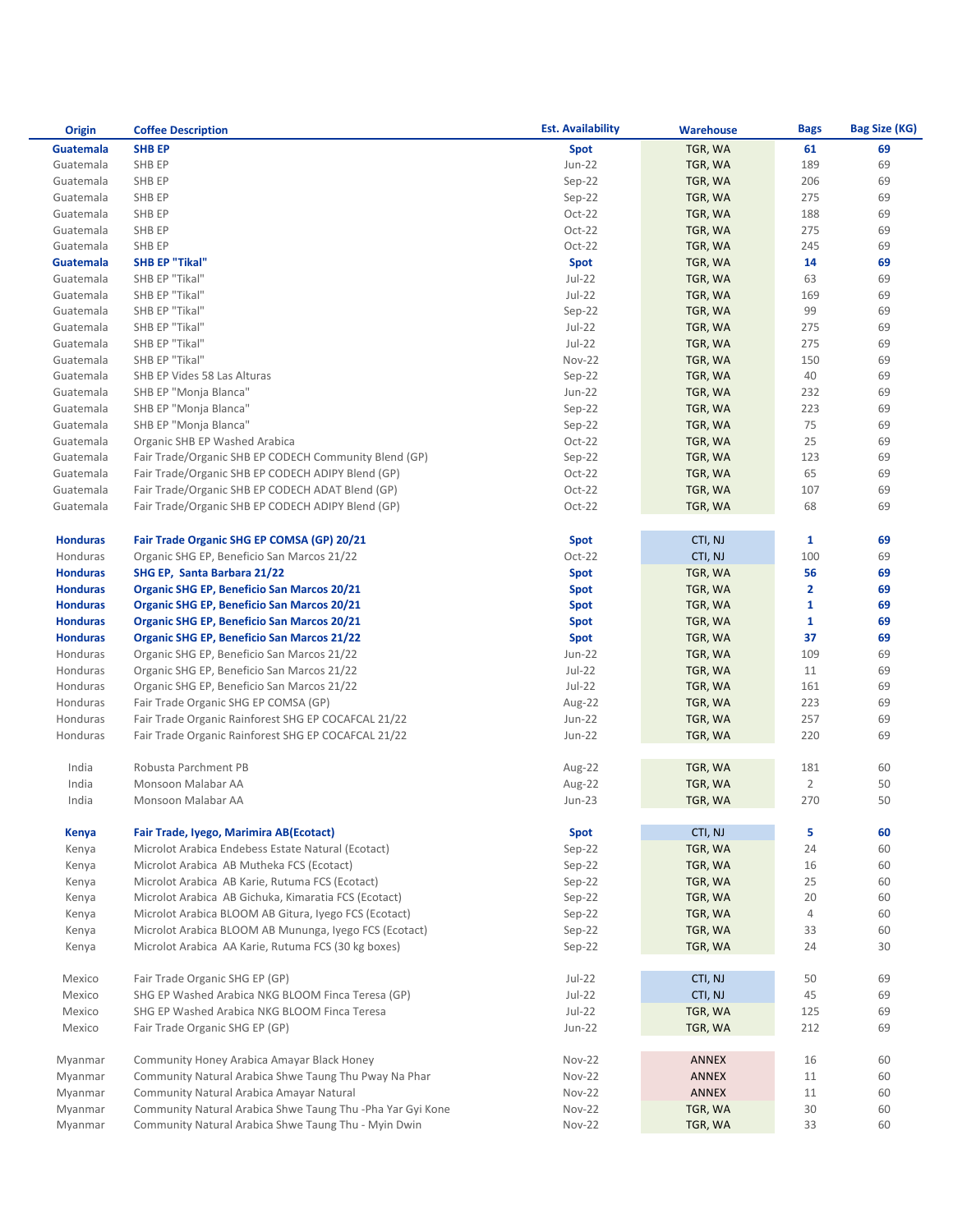| <b>Origin</b>    | <b>Coffee Description</b>                                      | <b>Est. Availability</b> | <b>Warehouse</b> | <b>Bags</b>    | Bag Size (KG) |
|------------------|----------------------------------------------------------------|--------------------------|------------------|----------------|---------------|
| Myanmar          | Community Natural Arabica Shwe Taung Thu - Lay Ywar            | <b>Nov-22</b>            | TGR, WA          | 36             | 60            |
| Myanmar          | Community Natural Arabica Shwe Taung Thu - Ga Naing Yar        | <b>Nov-22</b>            | TGR, WA          | 20             | 60            |
| Myanmar          | Community Natural Arabica Shwe Taung Thu - Kyauk Ku Pyin       | <b>Nov-22</b>            | TGR, WA          | 33             | 60            |
|                  |                                                                |                          |                  |                |               |
| <b>Nicaragua</b> | <b>Fair Trade Organic SHG EP UCASJDRC</b>                      | Spot                     | CTI, NJ          | 18             | 69            |
| <b>Nicaragua</b> | <b>Fair Trade Organic SHG EP UCASJDRC</b>                      | <b>Spot</b>              | CTI, NJ          | 15             | 69            |
| <b>Nicaragua</b> | <b>SHG EP</b>                                                  | <b>Spot</b>              | TGR, WA          | 24             | 69            |
| <b>Nicaragua</b> | <b>SHG EP</b>                                                  | <b>Spot</b>              | TGR, WA          | 109            | 69            |
| Nicaragua        | SHE EP Fancy Washed Arabica - Las Segovias Especial            | $Oct-22$                 | TGR, WA          | 100            | 69            |
| <b>Nicaragua</b> | <b>SHG EP Aldea Global, Jinotega</b>                           | <b>Spot</b>              | TGR, WA          | 57             | 69            |
| <b>Nicaragua</b> | <b>SHG EP Aldea Global, Jinotega</b>                           | <b>Spot</b>              | TGR, WA          | 26             | 69            |
| <b>Nicaragua</b> | <b>SHG EP Aldea Global, Jinotega</b>                           | Spot                     | TGR, WA          | 275            | 69            |
|                  | <b>Fair Trade Organic SHG EP PRODECOOP Washed Arabica</b>      |                          |                  | 256            | 69            |
| <b>Nicaragua</b> | Fair Trade Organic SHG EP PRODECOOP Washed Arabica             | Spot<br><b>Jun-22</b>    | TGR, WA          | 263            | 69            |
| Nicaragua        |                                                                |                          | TGR, WA          |                |               |
|                  |                                                                | Jul-22                   |                  | 301            | 60            |
|                  | Papua New Guinea Organic Washed (Ecotact)                      | $Jul-22$                 | TGR, WA          |                |               |
|                  | Papua New Guinea Organic Washed (Ecotact)                      |                          | TGR, WA          | 320            | 60            |
|                  | Papua New Guinea Organic Washed (Ecotact)                      | $Sep-22$                 | TGR, WA          | 268            | 60            |
|                  |                                                                |                          |                  |                |               |
| Peru             | Gr. 1 MCM                                                      | Spot                     | TGR, WA          | 4              | 69            |
| Peru             | <b>Organic Gr. 1 MCM</b>                                       | Spot                     | TGR, WA          | $\overline{2}$ | 69            |
| Peru             | <b>Organic Gr. 1 MCM</b>                                       | Spot                     | TGR, WA          | 23             | 69            |
| Peru             | <b>Organic Gr. 1 MCM</b>                                       | Spot                     | TGR, WA          | 13             | 69            |
| Peru             | <b>Organic Gr. 1 MCM</b>                                       | Spot                     | TGR, WA          | 222            | 69            |
| Peru             | Organic Gr. 1 MCM                                              | <b>Nov-22</b>            | TGR, WA          | 4              | 69            |
| Peru             | Fair Trade Organic Gr. 1 El Milagro (GP)                       | Spot                     | TGR, WA          | 24             | 69            |
| Peru             | Fair Trade Organic Gr. 1 Cajamarca (GP)                        | <b>Spot</b>              | TGR, WA          | 229            | 69            |
| Peru             | Fair Trade Organic La Prosperidad de Chirinos (GP)             | <b>Spot</b>              | TGR, WA          | 33             | 69            |
| Peru             | Fair Trade Organic La Prosperidad de Chirinos - Ely Cruz (GP)  | <b>Spot</b>              | TGR, WA          | 6              | 69            |
|                  |                                                                |                          |                  |                |               |
| <b>Rwanda</b>    | <b>Fair Trade Organic Sholi - Family (GP)</b>                  | Spot                     | CTI, NJ          | 20             | 60            |
| <b>Rwanda</b>    | <b>Fair Trade Organic Sholi - Family (GP)</b>                  | <b>Spot</b>              | TGR, WA          | 5              | 60            |
| Rwanda           | Fair Trade Organic Sholi - Women Produced (GP)                 | <b>Spot</b>              | TGR, WA          | 1              | 60            |
| <b>Rwanda</b>    | <b>Fair Trade Organic Sholi - Family (GP)</b>                  | Spot                     | TGR, WA          | 154            | 60            |
| <b>Rwanda</b>    | <b>Fair Trade Organic Sholi - Women Produced (GP)</b>          | Spot                     | TGR, WA          | 78             | 60            |
| Rwanda           | Fair Trade Organic Sholi - Family (GP)                         | $Jan-23$                 | TGR, WA          | 100            | 60            |
| Rwanda           | Fair Trade Organic Sholi - Women Produced (GP)                 | $Jan-23$                 | TGR, WA          | 220            | 60            |
| Rwanda           | Fair Trade Organic Sholi - Natural Process (GP)                | Feb-23                   | TGR, WA          | 150            | 60            |
| Rwanda           | Fair Trade Organic Sholi - Natural-Process Women Produced (GP) | Feb-23                   | TGR, WA          | 50             | 60            |
|                  |                                                                |                          |                  |                |               |
| <b>Sulawesi</b>  | Toraja Sapan Minanga Gr.1 TP Semi-Washed                       | <b>Spot</b>              | TGR, WA          | 62             | 60            |
|                  |                                                                |                          |                  |                |               |
| <b>Sumatra</b>   | Gr. 1 Mandheling (92.15 lbs)                                   | <b>Spot</b>              | TGR, WA          | $\mathbf{1}$   | 60            |
| <b>Sumatra</b>   | <b>Gr. 1 Mandheling</b>                                        | <b>Spot</b>              | RECON - TGR, WA  | 15             | 60            |
| <b>Sumatra</b>   | <b>Gr. 1 Mandheling</b>                                        | Spot                     | TGR, WA          | 44             | 60            |
| <b>Sumatra</b>   | <b>Gr. 1 Mandheling</b>                                        | <b>Spot</b>              | TGR, WA          | 157            | 60            |
| Sumatra          | Gr. 1 Mandheling                                               | $Jul-22$                 | TGR, WA          | 244            | 60            |
| <b>Sumatra</b>   | <b>Gr. 1 Mandheling</b>                                        | <b>Spot</b>              | TGR, WA          | 256            | 60            |
| Sumatra          | Gr. 1 Mandheling                                               | Aug-22                   | TGR, WA          | 316            | 60            |
| Sumatra          | Organic Gr. 1 Mandheling                                       | $Oct-22$                 | TGR, WA          | 290            | 60            |
| Sumatra          | Organic Gr. 1 Mandheling                                       | Oct-22                   | TGR, WA          | 232            | 60            |
| Sumatra          | Organic Gr. 1 Mandheling                                       | Nov-22                   | TGR, WA          | 247            | 60            |
|                  | Fair Trade Organic Gr.1 Kokowagayo (GP)                        | Jun-22                   | TGR, WA          | 230            | 60            |
| Sumatra          | Fair Trade Organic Gr. 1 Ketiara (GP)                          | Oct-22                   |                  | 215            | 60            |
| Sumatra          |                                                                |                          | TGR, WA          |                |               |
|                  |                                                                |                          |                  |                |               |
| <b>Tanzania</b>  | <b>Washed PB - Iloma (Ecotact)</b>                             | Spot                     | CTI, NJ          | 25             | 60            |
| <b>Tanzania</b>  | <b>Natural - Iloma (Ecotact)</b>                               | Spot                     | CTI, NJ          | 19             | 60            |
| <b>Tanzania</b>  | <b>Washed AA - Iloma (Ecotact)</b>                             | Spot                     | CTI, NJ          | 45             | 60            |
| Tanzania         | Washed AA - Idiwili (Ecotact)                                  | $Jul-22$                 | TGR, WA          | 30             | 60            |
| Tanzania         | Washed Peaberry - Wasa (Ecotact)                               | $Jul-22$                 | TGR, WA          | 30             | 60            |
| Tanzania         | Natural - Shinzingo (Ecotact)                                  | $Jul-22$                 | TGR, WA          | 43             | 60            |
| Tanzania         | Natural - Iloma (Ecotact)                                      | $Jul-22$                 | TGR, WA          | 50             | 60            |